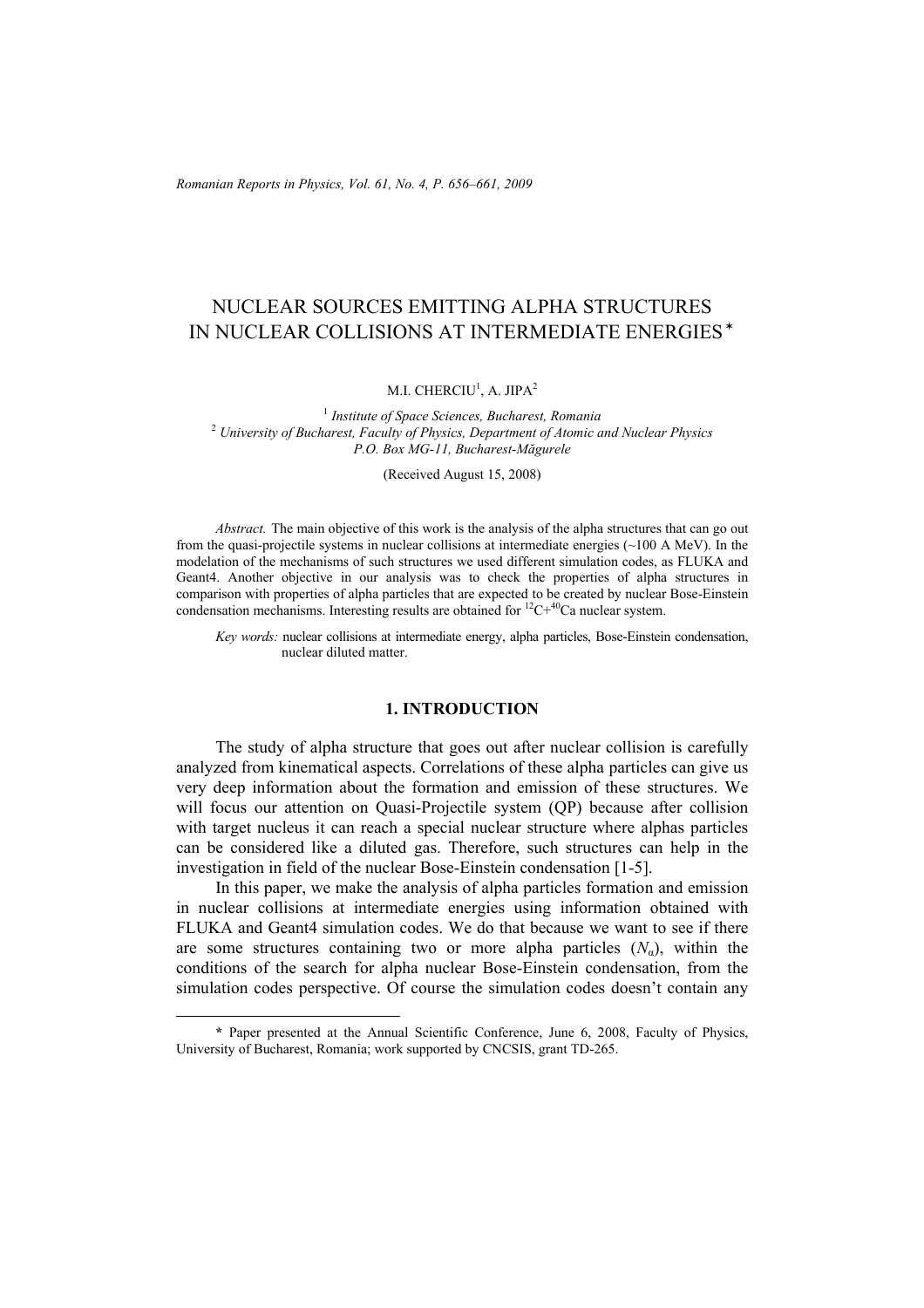information about nuclear dilution or, furthermore, about nuclear Bose-Einstein condensation. So, all  $N_a$  structures can be considered like a background for nuclear

Bose-Einstein condensation. The Quasi-Projectile (QP) has been studied through a wide variety of systems at intermediate energies 30-100 AMeV [6–16]. In this energy domain a transition from a binary process, leading to two main excited fragments (the quasi-projectile (QP) and the quasi-target (QT)) in the exit channel.

Besides preequilibrium and direct emissions already observed at low energies, processes like neck emission and aligned fission had to be taken into account in order to explain some experimental data [11]. Indeed an excess of particles and fragments at mid-rapidity, not explained by the statistical deexcitation of fully equilibrated QP and QT, is observed at intermediate velocity with unusual kinematical properties [9–10], [12–16].

Although it was generally admitted that below 100 AMeV, heavy ion collisions have essentially a binary character, it has been shown since several years that the decay products could not be fully imputed to the decay of excited quasiprojectile and quasi-target.

Because we want to focus on QP, we will neglect the mid-rapidity products. In this way, we observe two components centered respectively around the target and the projectile rapidities as shown in Fig. 1. This strongly suggests evaporation from excited QP and QT. Then, assuming a binary scenario and neglecting any non equilibrated emissions, all particles and fragments are attributed to the QP or the QT event-by-event.

We use relativistic quantities like:

– rapidity:

$$
y = \frac{1}{2} \cdot \log \left( \frac{E + p_{\parallel} \cdot c}{E - p_{\parallel} \cdot c} \right);
$$
 (1)

– transverse velocity:

$$
x = \frac{p_{\perp} \cdot c}{M_0 \cdot c^2} = \frac{\beta_{\perp}}{\sqrt{1 - \beta^2}} = \gamma \cdot \beta_{\perp};
$$
 (2)

– invariant cross section

$$
\sigma^I = \frac{E \cdot d^3 \sigma}{d^3 (p \cdot c)} = \frac{1}{2 \cdot \pi \cdot M_0^2 \cdot c^4} \cdot \frac{d^2 \sigma}{x \cdot dx \cdot dy};
$$
(3)

– mean rapidity deviation:

$$
\sigma_{y} = \sqrt{\frac{\sum_{i=1}^{nr:part} (y_{i})^{2}}{N} - \frac{2}{y^{2}}}.
$$
 (4)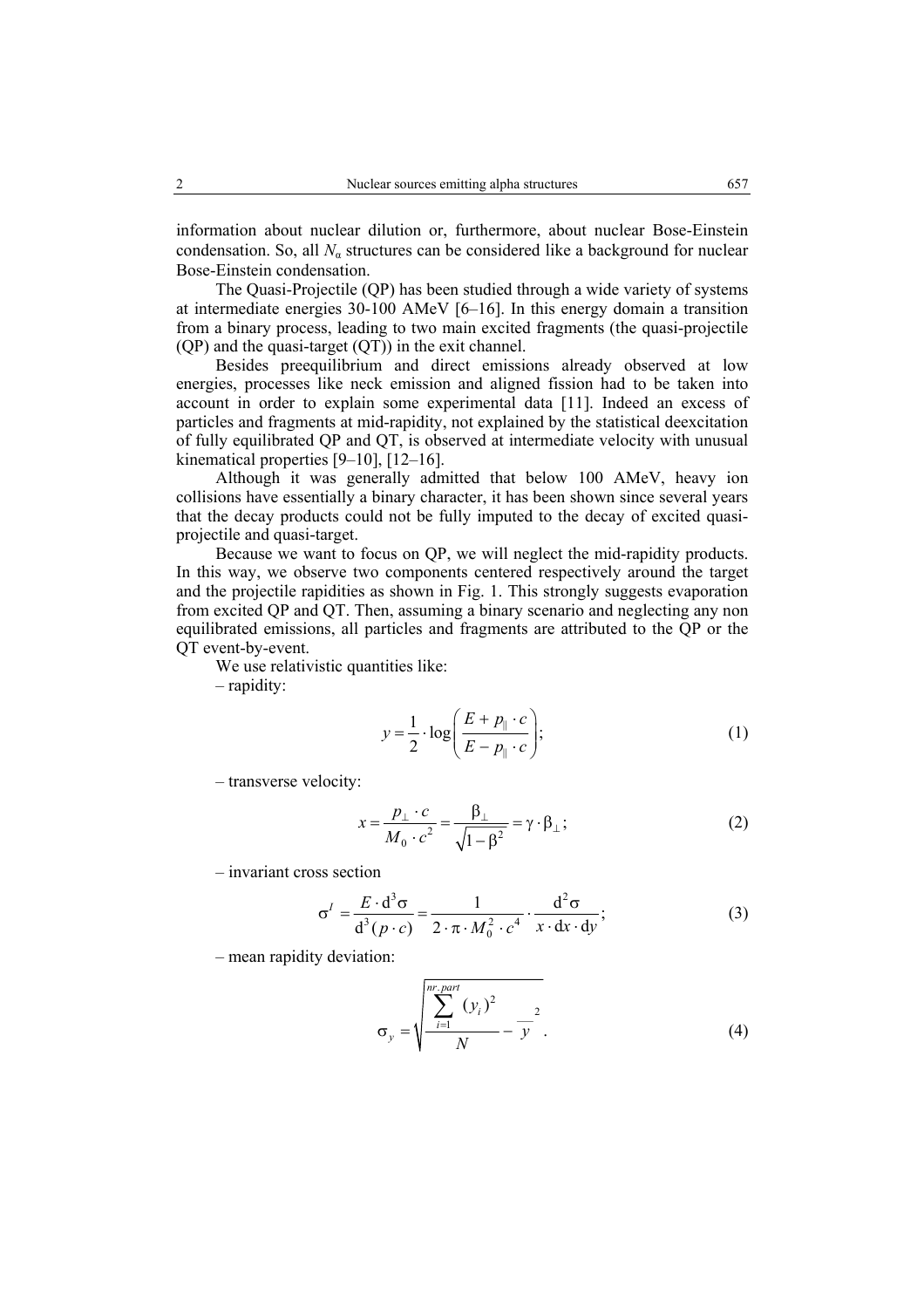#### **2. ALPHA PARTICLES AND BOSE-EINSTEIN STATISTICS**

In 1925, Albert Einstein, excited by the idea of Satyendranath Bose relate of the gregarious behavior in photons, predicted that at sufficiently low temperature, an ideal gas consisting of noninteracting point-like identical bosons will undergo a phase transition to a Bose-Einstein condensate (BEC), in which all the particles are in the same quantum state.

Seventy years later after the Bose-Einstein statistics formulation, the phenomenon of Bose-Einstein condensation (BEC) for atoms was experimentally produced by JILA/University of Colorado team [17] using Rubidium, Lithium and Sodium atoms cooled to temperatures of the order of 100 nK. The study of BEC in weakly interacting systems that can be controlled and observed with precision holds the promise of revealing new macroscopic quantum phenomena. The study of BEC in such systems may also advance our understanding of superconductivity and superfluidity in more complex systems.

Similar to the Bose-Einstein condensation for finite number of dilute bosonic atoms such as  ${}^{87}Rb$ , <sup>7</sup>Li or  ${}^{23}Na$  at very low temperature, several authors have discussed the possibility of α-particle condensation in low-density nuclear matter [1–5, 18–19].

Our wok is concentrate on the analysis of alpha particles, which is a boson, and so it can obey to the Bose-Einstein statistics.

The predominant cluster is the  $\alpha$  nucleus, which plays an important role in the cluster model, because it is the lightest and also smallest shell-closed nucleus with a binding energy as large as 28 MeV, reflecting the strong four-nucleon correlation. Molecular-like states in nuclei are expected to appear around the threshold energy of breakup into cluster constituents [19], because the intercluster binding is weak in the cluster states.

It was found that such  $\alpha$  condensation can occur in the low-density region below a fifth of the saturation density, although the ordinary pairing correlation can prevail at higher density. The result indicates that  $\alpha$  condensate states in finite nuclear system may exist in excited states of dilute density composed of weakly interacting gas of  $\alpha$  particles. Thus, it is an interesting subject to study the structure of light nuclei from different point of view, but especially from α-particle condensation.

Theoretical studies for <sup>12</sup>C and <sup>16</sup>O showed that the second  $0^+$  state of <sup>12</sup>C  $(E_x=7.65 \text{ MeV})$  and fifth 0<sup>+</sup> states of <sup>16</sup>O ( $E_x=14.0 \text{ MeV}$ ), located around the 3 $\alpha$  and  $4\alpha$  particle thresholds, respectively, are specified by the N $\alpha$  condensate state, which is quite similar to the Bose-Einstein condensation of bosonic atoms in magnetic traps where all atoms occupy the lowest S-orbit [19].

The calculated root-mean-square (rms) radius for those condensate states is about 4 fm, which is much larger than that for the ground state (about 2.7 fm). This gives us first information about the dilute nature of these systems.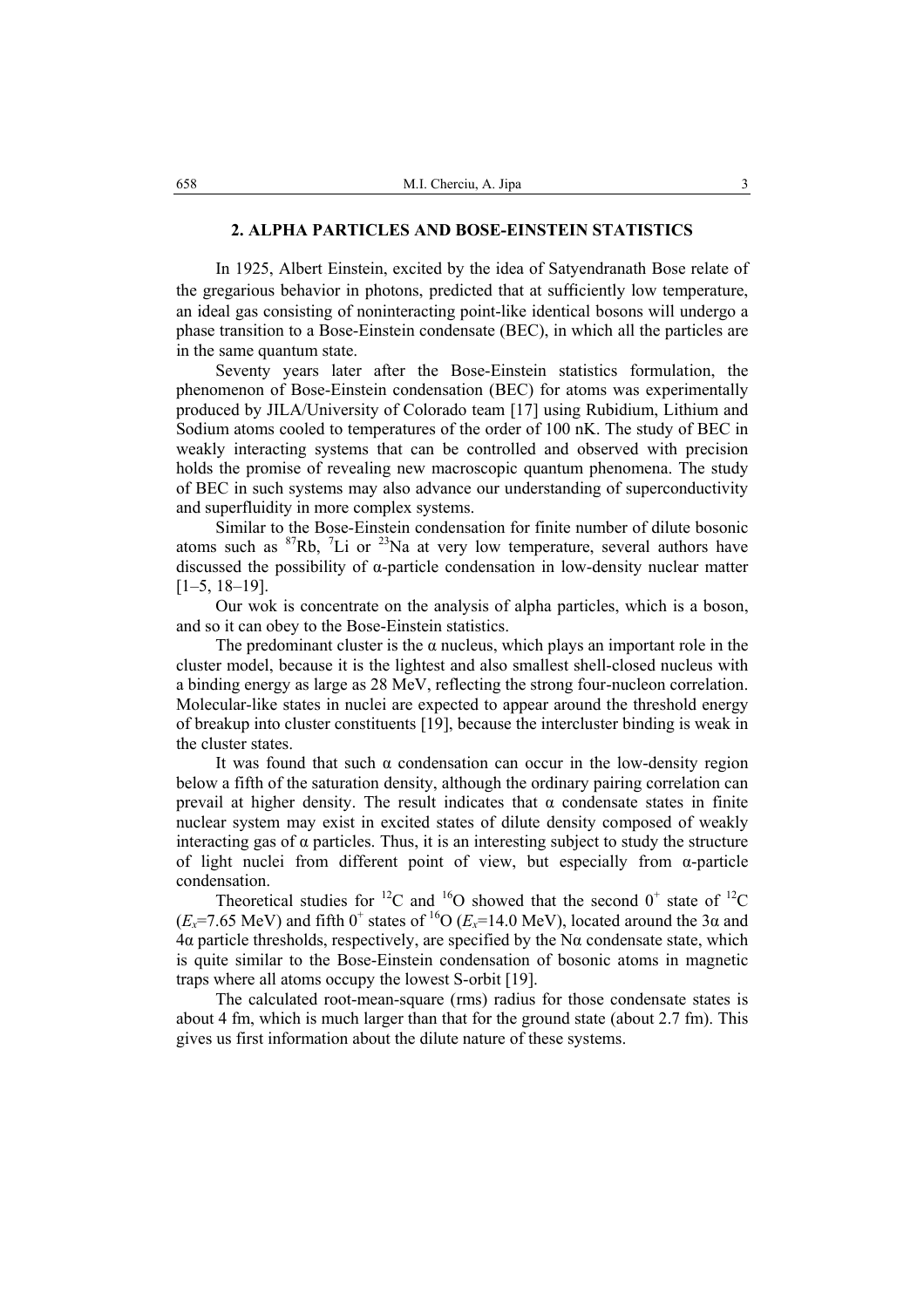## **3. RESULTS**

Simulations of  $N_a$  structures, using FLUKA [20, 21] and Geant4 [22, 23] simulation codes, were performed on a important system of  $N_a$  structures  ${}^{12}C+{}^{40}Ca$ , where it is possible to observe up to 3 $\alpha$  particles from QP (<sup>12</sup>C), at 100 AMeV.

On the representation (Fig. 1), of transverse velocity (2) *versus* rapidity (1), we found two nuclear alpha sources that correspond with QP, the source with radius about the rapidity of projectile (white arrow), and QT, the source with smallest radius. The representation reflects all alpha particles that go out from QP or QT without any condition on  $N_\alpha$  per event.



Fig. 1 – Simulation of nuclear sources emitting alpha particles with FLUKA.

This evidence of alpha sources, identified with quasi-projectile and quasitarget, is very important for further analysis on nuclear alpha structure for the Bose-Einstein perspective. We are expecting that such alpha particles, which rise from nuclear BEC, to have similar kinematics properties because they correspond to the same quantum state. We hope to obtain useful information in an invariant representation like mean rapidity deviation *versus* mean rapidity of such *N*<sup>α</sup> structures. Otherwise, the nuclear Bose-Einstein condensation should be locate in a region (empty square from Fig. 2) with a very small mean rapidity deviation of the  $N_a$  structures at the mean rapidity close to the rapidity of the source (QP).

On a dedicate analysis we put the conditions to work on QP otherwise, that the parallel relative velocity of particles to be great than or equal with the relative velocity of center of mass ( $β_{\parallel} ≥ β_{\text{CM}}$ ). After that, we count how many α particles go out event by event and we plot, on invariant representation (3), the mean rapidity deviation (4) *versus* the mean rapidity (1) of  $N_a$  structures (Figs. 2 and 3). In this way, we will focus on the kinematical properties of particles.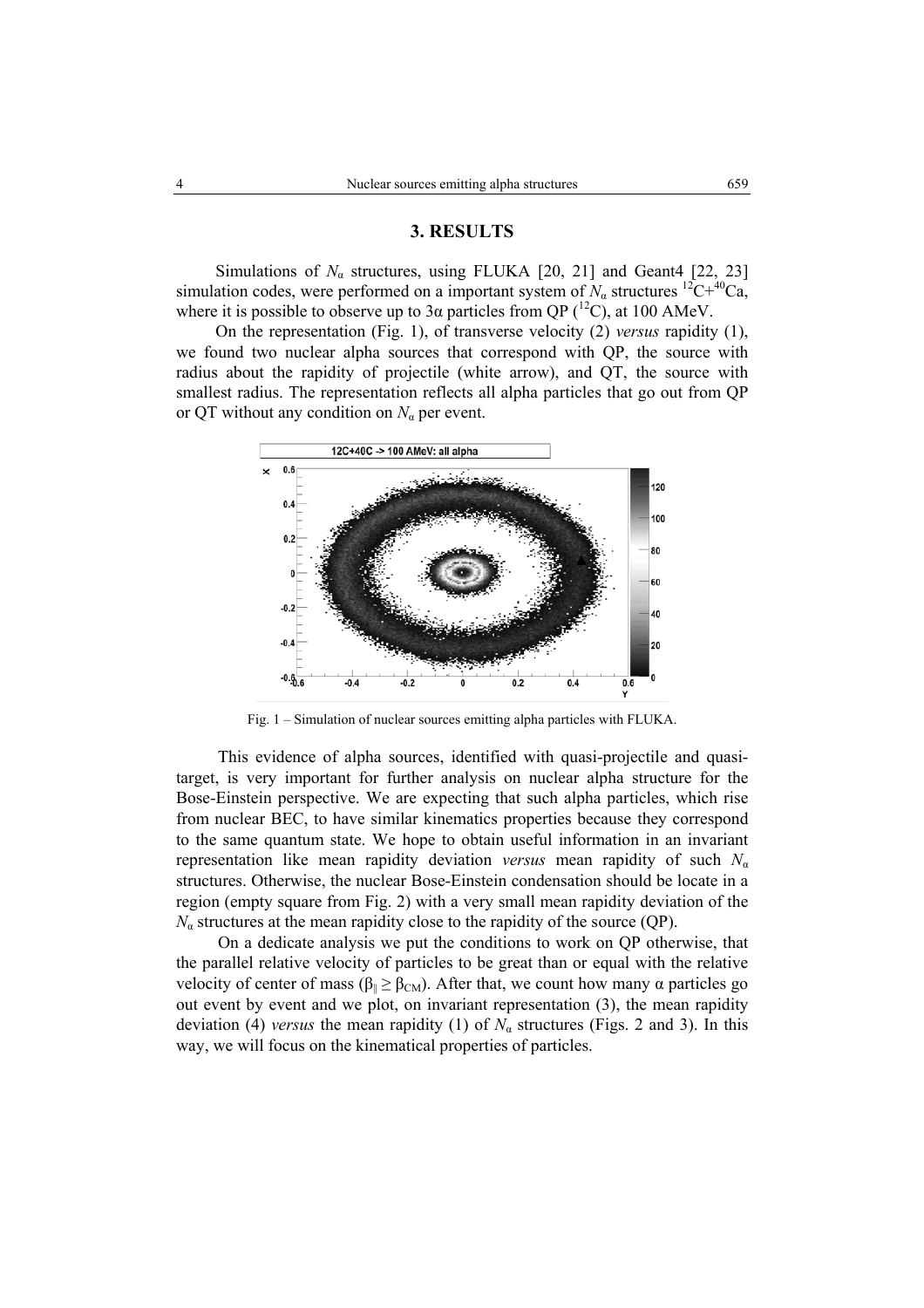It is know that the  $N_a$  particles that go from a nuclear Bose-Einstein condensation shall have a very small deviation from the projectile rapidity.

On Figs. 2 and 3 both simulations codes FLUKA and Geant4 doesn't reproduce any data that are expected from a nuclear Bose-Einstein condensation and this is perfectly true because there is no information about that on the codes.

Instead, give us a first picture on what the codes say if we make a study with the conditions for search of a nuclear Bose-Einstein condensation otherwise, in our representation we can observe the background for nuclear Bose-Einstein condensation. This background corresponds with the evaporation processes from QP.



Fig. 2 – Mean rapidity deviation *versus* mean rapidity with FLUKA simulation code.



Fig. 3 – Mean rapidity deviation *versus* mean rapidity with Geant4-QGSP-BIC-HP simulation code.

From the simulations we can see that is possible to have up to  $N_{\text{max } \alpha}$  of the QP and that from a non Bose-Einstein process. Furthermore, on observe total noncorrelate  $N_a$  particles because they have a big deviation to the mean rapidity  $(\sigma_Y > 0.3)$  even the mean rapidity is more or less close to the projectile rapidity (big black arrow is projectile rapidity and small black arrow is center of mass rapidity).